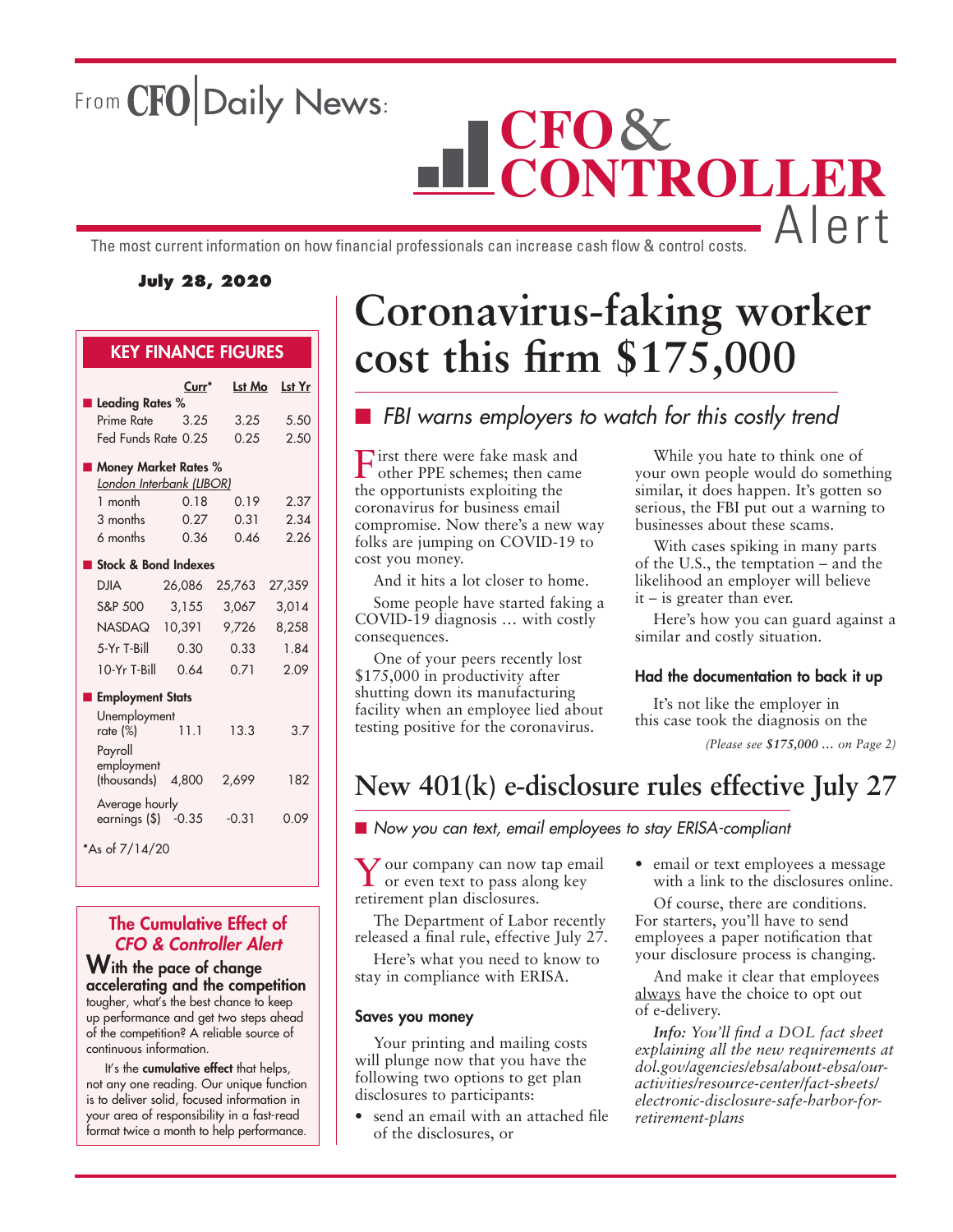### *FENDING OFF FRAUD*

# **\$175,000 …**

*(continued from Page 1)*

employee's say-so. The fraudster came in with documentation supporting the COVID-19 diagnosis.

But after growing suspicions this employee was looking for some time off, some follow-up on the documentation revealed it wasn't legit.

Unfortunately that was only *after* the company shut down its production line, disinfected the entire facility and quarantined other key workers who'd come into contact with the "infected" employee.

All of which came with a six-figure price tag.

Of course, this is a serious and scary time, and you may well have employees who end up testing positive for the virus.

But you also don't want to get taken for a ride when people are



*CFO & Controller Alert* (ISSN 1081-9592), Issue date July 28, 2020, Vol. 26 No. 585, is published semi-monthly except once in December (23 times a year)

This publication is designed to provide accurate and authoritative information in regard to the subject matter covered. It is sold with the understanding that the publisher is not engaged in rendering legal, accounting, or other professional services. If legal or other expert assistance is required, the services of a competent professional should be sought.

— From a declaration of principles jointly adopted by a committee of the American Bar Association and a committee of publishers.

**Copyright © 2020** CFO | Daily News. Please respect our copyright: Reproduction of this material is prohibited without prior permission. All rights reserved in all countries.

simply looking for a vacation on your dime. Or start a company-wide panic as co-workers fear for their own health.

Which means you need to have a policy in place to handle this issue,

## Always contact the providers on work excuse documents.

seeing as it isn't going away anytime soon.

#### Safeguards straight from the FBI

The FBI Office of Private Sector sent select members a warning about this troubling trend and proposed some safeguards that you'll want to consider adopting:

- always contact the medical providers listed on work excuse documents to confirm they're legit (that's how the company in the earlier example uncovered the fraud – the phone number was invalid), and
- check for any inconsistencies in font and spacing or signs of computer editing on any documentation employees submit.

The Society for Human Resource Management also encourages employers to treat all requests similarly to the way you would with Family and Medical Leave Act (FMLA) requests you might find suspicious or ambiguous.

Ask questions for clarification. And of course remind employees of the consequences of submitting false requests to keep folks from taking advantage of the current situation … and your company's good will.

*Adapted in part from "FBI warns companies of employees faking coronavirus test results," by Josh Campbell, at cnn.com*

## *Sharpen your*  **JUDGMENT**

*This feature provides a framework for decision making that helps keep you and your company out of trouble. It describes a recent legal conflict and lets you judge the outcome.*

### **n** Ex-employee sued for severance: Did he collect?

HR Director Wendy Mills knocked on CFO Bill Keeper's door.

"Hi, Wendy, come on in," said Bill. "Tell me, how did our company handle severance pay when Jim Thomas was president?"

"It was at his discretion, but typically he'd give severance of one month a year of service to anyone who was terminated in good standing," said Wendy.

"Well, our new president, Roger Edwards, isn't following that same policy," said Bill. "A former employee, Jesse Mitchum, is suing us. He claims we owe him severance, but we don't have a severance policy now."

"Yes, that's true. Jesse was terminated under Roger's watch, so why is he saying he's owed any severance pay?" asked Wendy.

### *'Others received severance'*

"Jesse is claiming that other employees received it, so he should, too," said Bill. "In his lawsuit, he provides a list of people who received severance and the amounts they received."

"They were all terminated when Jim was president," said Wendy, after looking at the list.

"Then we should fight this, since there's no formal policy in writing now," said Bill.

Did Bill's company win?

■ Make your decision, then please turn to *Page 6 for the court's ruling.*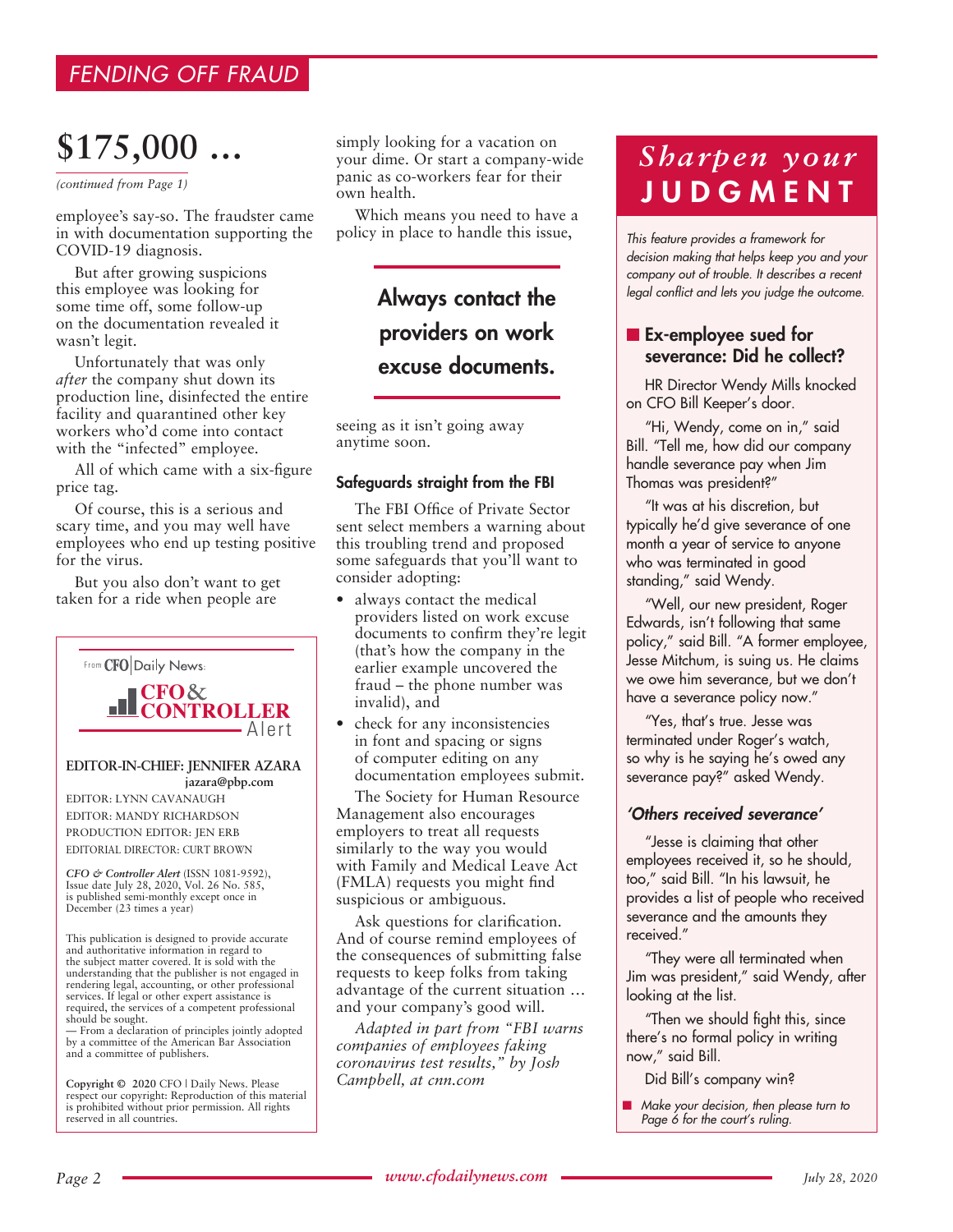## **2021 health insurance premiums: Will COVID-19 drive them higher?**

■ What firms can expect, and what specific cost drivers to watch for

In a normal year, the American<br>Academy of Actuaries outlines the n a normal year, the American factors driving health insurance costs for the next plan year. However, things are tricky this year due to the coronavirus.

Yes, COVID-19 cases are resulting in some sky-high hospital bills, such as a Seattle man whose two-month stay cost \$1.1 million. Yet, at the same time, there's reduced demand for doctors' visits and hospital services.

### 2021 rate increases

However, rates are expected to rise due to the following uncertainties:

- COVID-19 treatment costs
- a second wave of COVID-19 leading to more hospital stays
- patients flooding clinics for non-urgent services delayed by the lockdown, and
- hospitals charging insurers more to compensate for 2020 losses.

There's also a lot of variation from

### FOR MORE …

To download the American Academy of Actuaries' brief on 2021 health insurance premiums, go to *actuary.org/sites/ default/files/2020-06/ PremiumDrivers2021.pdf*

health experts on the amount of increases, such as between 4% and 40%, according to health insurance marketplace Covered California's analysis.

The big players have weighed in. Aetna projects 7.4% for its HMOs and 38% for its  $PPOs.$ 

United Health expects a 17.4% increase for its HMOs and 11.4% for its PPOs.

*Adapted from "2021 health insurance premiums: What to expect," by Jenna Greene, at benefitspro.com*

## **Why your vendor file can't wait for a cleanup**

■ 86% of A/P pros feel this critical tool needs some TLC

Spring may have the rep for being prime cleaning season, but when it comes to your master vendor file (MVF), Summer is prime time.

It may be long overdue. According to a recent online poll by our sister publication, *Keep Up to Date on Accounts Payable*:

- 67% of A/P pros said their MVF could use a little cleaning, while
- 19% admitted their file is a total mess.

Here's why it can't wait.

### Get ahead before this year-end

This year-end is going to be dramatically different for your A/P team. And it's all thanks to the revived Form 1099-NEC.

Which means now they'll be filing the usual 1099-MISCs, plus 1099-NECs for non-employee compensation.

With these additional reporting responsibilities, the last thing you want is out-of-date, inaccurate or duplicate data muddying the works.

You also might suggest A/P add a field to flag whether a vendor is a MISC or an NEC recipient to prep for a smoother year-end.

*Info: You'll find instructions for the 1099-MISC and the 1099-NEC at irs.gov/instructions/i1099msc*

### ECONOMIC OUTLOOK

### Recovery stalled? Depends which Fed prez you ask

It was a busy week for the presidents of the various Federal Reserve Banks around the country. Many of them spoke on where the economy is currently and what the rest of the year will look like.

But if you're looking for a unified answer from the central bank, you're not going to find it here.

Check out what the various Fed presidents believe is in store for us.

### *Beware the 'air pockets'*

The majority of Fed presidents aren't painting the rosiest picture.

Atlanta Fed President Raphael Bostic, Boston Fed President Eric Rosengren and Richmond Fed President Thomas Barkin all stated in separate speeches that the recovery we started to see signs of in May and June may be stalling.

And they attribute it to what Barkin characterizes as "air pockets."

On the business side that's the exhaustion of orders that were on the books that haven't been replaced by new orders.

For households it's the end of unemployment benefits and other types of support that buoyed them.

And those air pockets have the ability to derail any rebound we've been experiencing.

However, if you're looking for more hope, look to St. Louis Fed President James Bullard. He believes that many jobs lost during the pandemic will rebound by year's end.

*(Adapted in part from "Fed officials suggest U.S. recovery may be stalling," by Howard Schneider, at reuters.com)*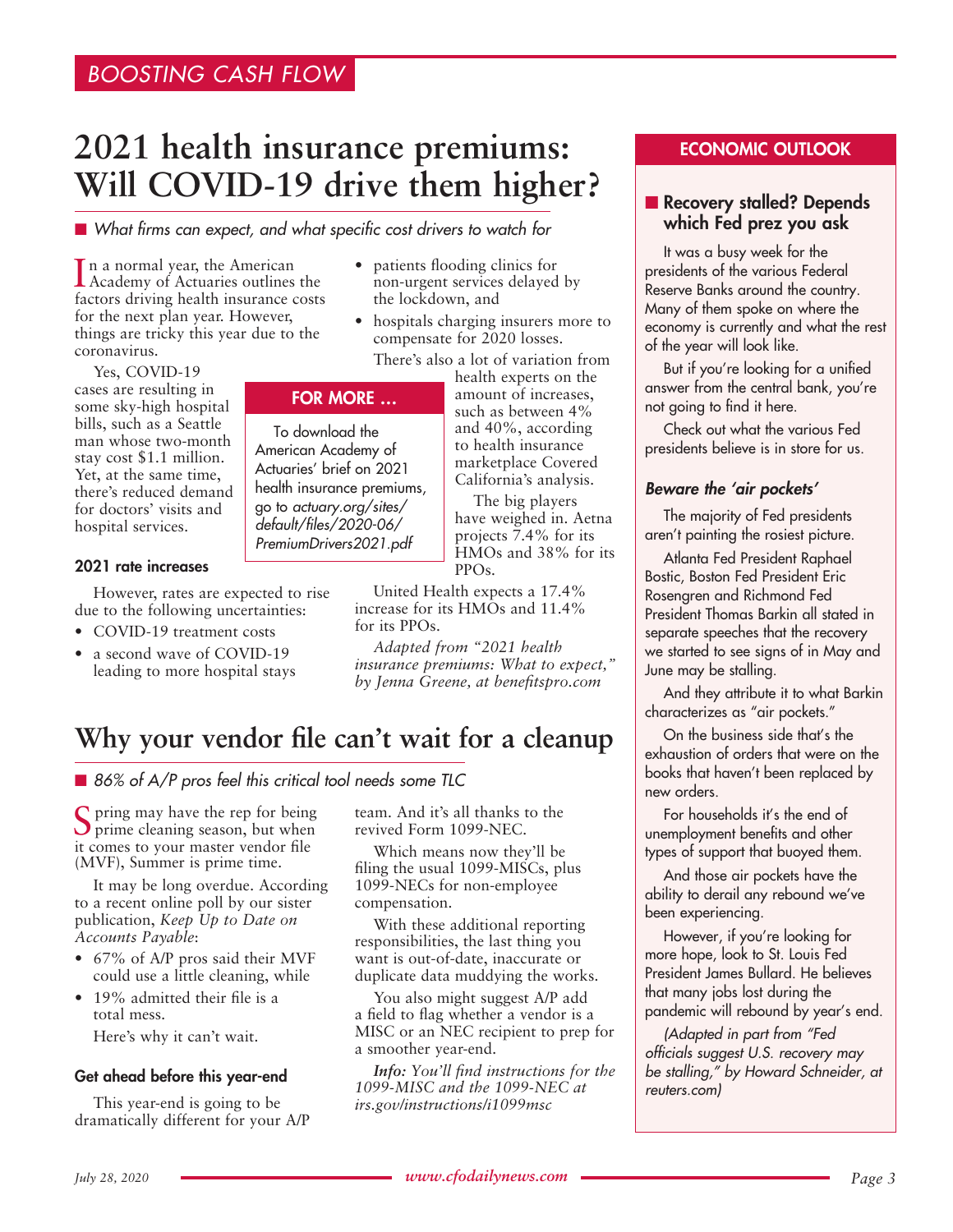## **Summer storm season is gonna be a doozy! Are you prepared for it?**

### ■ *There's still time to check on these key areas*

It figures, considering how 2020 has<br>gone thus far – on top of a plague, t figures, considering how 2020 has here come the floods!

Check out what we can expect for the 2020 Atlantic hurricane season:

- 13 to 19 named storms (winds of 39 mph or higher), of which
- six to 10 could become hurricanes.

That forecast comes straight from the National Oceanic and Atmospheric Association and is considered "above average" storm activity.

And like just about everything else, COVID-19 makes this situation more troubling this year.

Here's why hurricane season could prove more costly for businesses this go-around.

### Took their eye off the ball

With so many businesses, especially on the east coast, closed for so long,

disaster recovery/business continuity plans may not been given the attention they usually receive.

Not only that, but key tasks may not have been performed on the regular, such as:

- files being backed up or moved for off-site storage (IT's been pretty swamped), and
- routine maintenance on your building which could leave you extra vulnerable to flooding.

While the season runs from June 1-Nov. 30, the most severe storms tend to hit in the second part of the summer. So there's still time to review your plan to make sure you're prepared.

Touch base with everyone from IT to your facility manager to ensure you're ready.

*Info: Read the full forecast at noaa.gov/media-release/busy-atlantichurricane-season-predicted-for-2020*

## **No on-site audits? Inventory counts go on**

■ *Tech advances mean that your team will still be counting widgets* 

It might seem like companies are off<br>the hook for inventory audits while the hook for inventory audits while the coronavirus crisis continues.

And employees might be happy for one less chore to handle amidst all the other accounting and recordkeeping challenges they're facing.

While regulators are making some allowances, however, it doesn't look like they'll eliminate audits even if facilities are down to skeleton crews.

### Tech finds a way (unfortunately)

Companies can expect to have to figure out alternatives to on-site visits. For example, you may have to capture and stream live video of inventory

counts so auditors can conduct required observation and verification.

In that scenario, one of your crew might have to strap on a video camera connected to a smartphone.

The audit team will guide the inspection and capture strong, if nontraditional, video evidence to greenlight your figures.

And don't expect remote audits to be the end of tech-driven changes; audits using artificial intelligence and drones are on the horizon.

So it's a good time to get some of your Finance team trained in using and verifying these new techniques.

*Info: tinyurl.com/audits585*

### MANAGING FOR RESULTS

### $\blacksquare$  Better than business as usual: Build a stronger team

Despite the fact that the whole world has changed in the last few months, companies – and their leaders – that adapt quickly to change will not only survive, but thrive, through this pandemic and beyond.

### *Think collaboratively*

But how do you create a strategy for success in the midst of a crisis?

It requires a mental shift, says organizational change expert Jason Myers. In other words, leaders need to think collaboratively rather than authoritatively. It's all about letting employees know the company values them and their contributions:

- Build a culture of trust. Create a safe space so employees can talk about their concerns and challenges. However, it doesn't stop there. Managers need to be transparent about company challenges *and* solicit employee suggestions and solutions.
- Connect the dots. Often, companies dole out information, particularly during a crisis, on a "need to know" basis. Instead, take the time to help the team see the big picture and how their contribution affects larger company goals and challenges.
- Ask for input. As your firm prepares to reopen and rebuild, engage employees in the process of ensuring their safety as well as addressing other concerns, such as childcare. By adopting a more transparent approach to leadership, it will make the recovery process much smoother.

*(Adapted from "Stronger Together: How to Forge a Team that Defies a Downturn," at td.org)*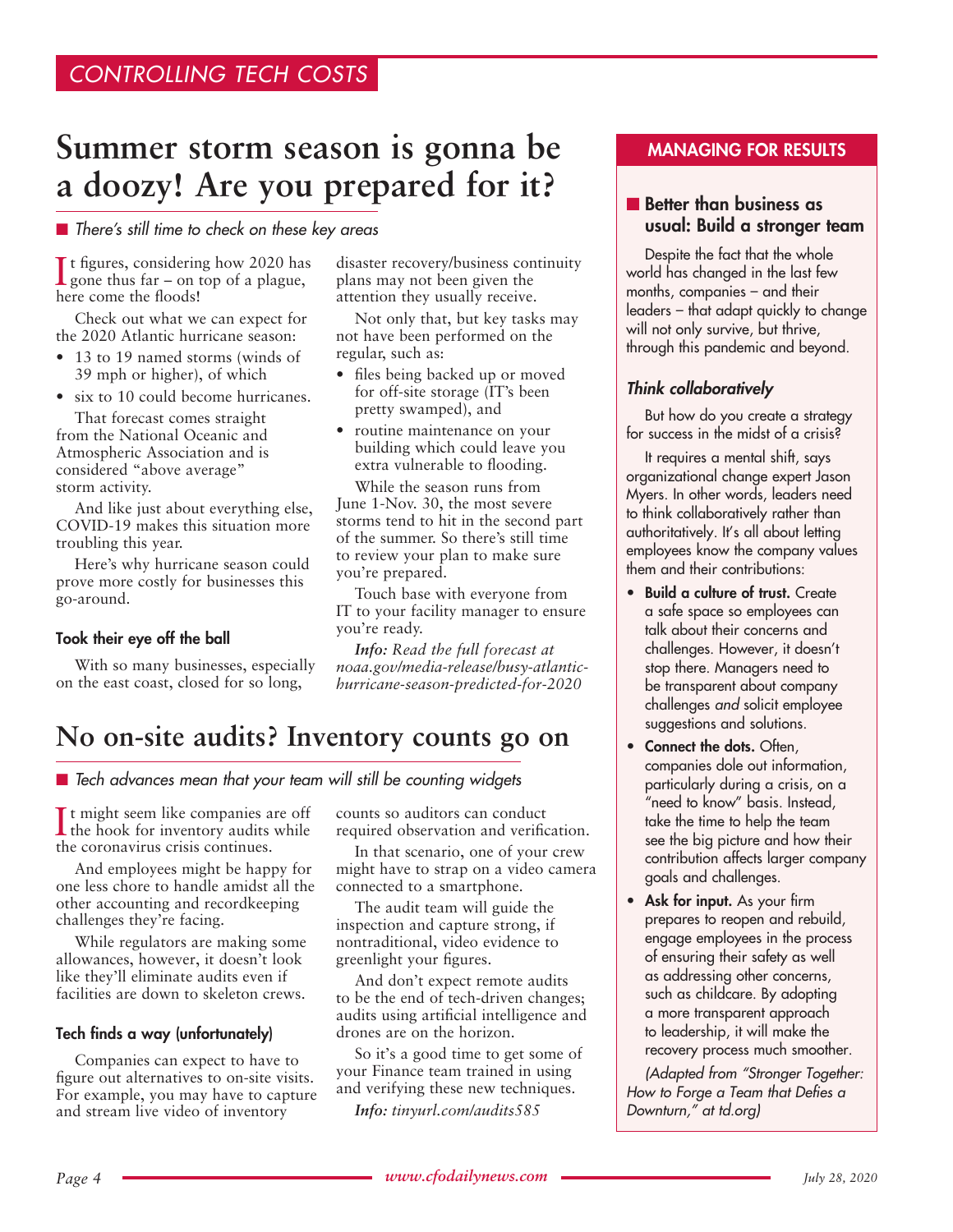### *WHAT'S WORKING FOR CFOS & CONTROLLERS*

*Our subscribers come from a broad range of companies, both large and small. In this regular feature, three of them share success stories you can adapt to your unique situation.*

### **1 Why our move to the cloud was so smooth**

We're considered an essential business, so we've been in the office since the start of the public health crisis.

During this time, we have had to be really aggressive with our approach to quoting, to get business and with pinning down expenses so that we could keep running as usual.

We noticed that our software could use a bit of an update to keep up with our new processes and procedures – so we thought now would be the perfect time to upgrade.

# **2 We cut costly turnover by 60% for this group**

Last year, we hired over 200 seasonal workers for our distribution center. Candidates were asked three questions: Are you authorized to work in the U.S.? Can you stand for up to eight hours? Can you lift over 50 pounds? Answer "yes" to all three questions, you're hired on the spot.

No resumes needed. No drug screening. No background checks.

We're defying tradition by "open hiring," a business model developed by the Greyston Bakery in New York.

We knew that diving into a new system without extra training could be anxiety-inducing for some. So we brainstormed a way to solve it.

 We created a sample version of the program where people could practice their jobs as if the new system was already up-and-running.

### Practice makes perfect

We even uploaded some of our database to the system so that staff can go in and place test orders with familiar customer and vendor info. *REAL*

In 2018, we conducted more than 1,200 traditional interviews, hiring 322 people. But last year, 719 candidates answered those three questions, resulting in 208 hires.

### Set up a carpool

Surprisingly, the turnover rate among this group dropped by 60% when compared to seasonal workers the previous year. However, these workers do need some guidance.

When they needed transportation, we helped them set up a carpool.

All the steps are the same as if it were live, but there's no way to mess up any orders or data in the sample program.

Now that people have been practicing, we're confident that when we go live with our new system everyone will be comfortable with the transition. It's given our staff peace of mind to be able to practice, and they're feeling like they're ready to tackle the change.

*(Paula York, Accounting* 

*Manager, Weamco Inc., Sapulpa, OK)*

*PROBLEMS REAL SOLUTIONS*

At first, it's hard for senior leaders to get their head wrapped around open hiring. It's something

you really have to support. You need persistence to keep going.

When someone sets up a roadblock, you need to tear it down. Our company values it and sees it as the right thing to do. We are happy to be able to increase our social mobility within our own communities.

*(Trish Patton, VP, Human Resources, North America, The Body Shop, New York City)*

# **3 How remote A/P showed commitment to vendors**

When the coronavirus pandemic first hit, our team was scrambling to figure out how to deal with A/P operations in such unprecedented times. Topping the list of priorities was taking care of vendors.

Luckily, our A/P staffers were motivated to prove that working remotely didn't mean letting go of vendors' needs.

One of the biggest ways our team excelled was making sure our vendors were in the loop on what our plan of

action was right from the start.

We talked with them about changes in payment timing and made sure they understood that credit cards would be the preferred method of payment.

Most importantly, we promptly answered or addressed any questions or concerns they had.

### Walked the talk (literally)

For example, remote work meant we now had to pay many vendors electronically, but there were some vendors that still relied on more manual methods. So our team made

the extra effort. If a vendor needed a paper check, a staffer made a special trip into the office to process it.

This showed vendors we're dedicated and value them, which will help us maintain their loyalty. As we continue on through this new way of work, we know it'll be key to uphold the high standards that we've set with our vendors.

Our team will keep sharing ideas and working to improve. We're in this together. And that makes these crazy times a little easier.

*(Melisa Garcia, Finance Manager, Acuren Inspection Inc., Danbury, CT)*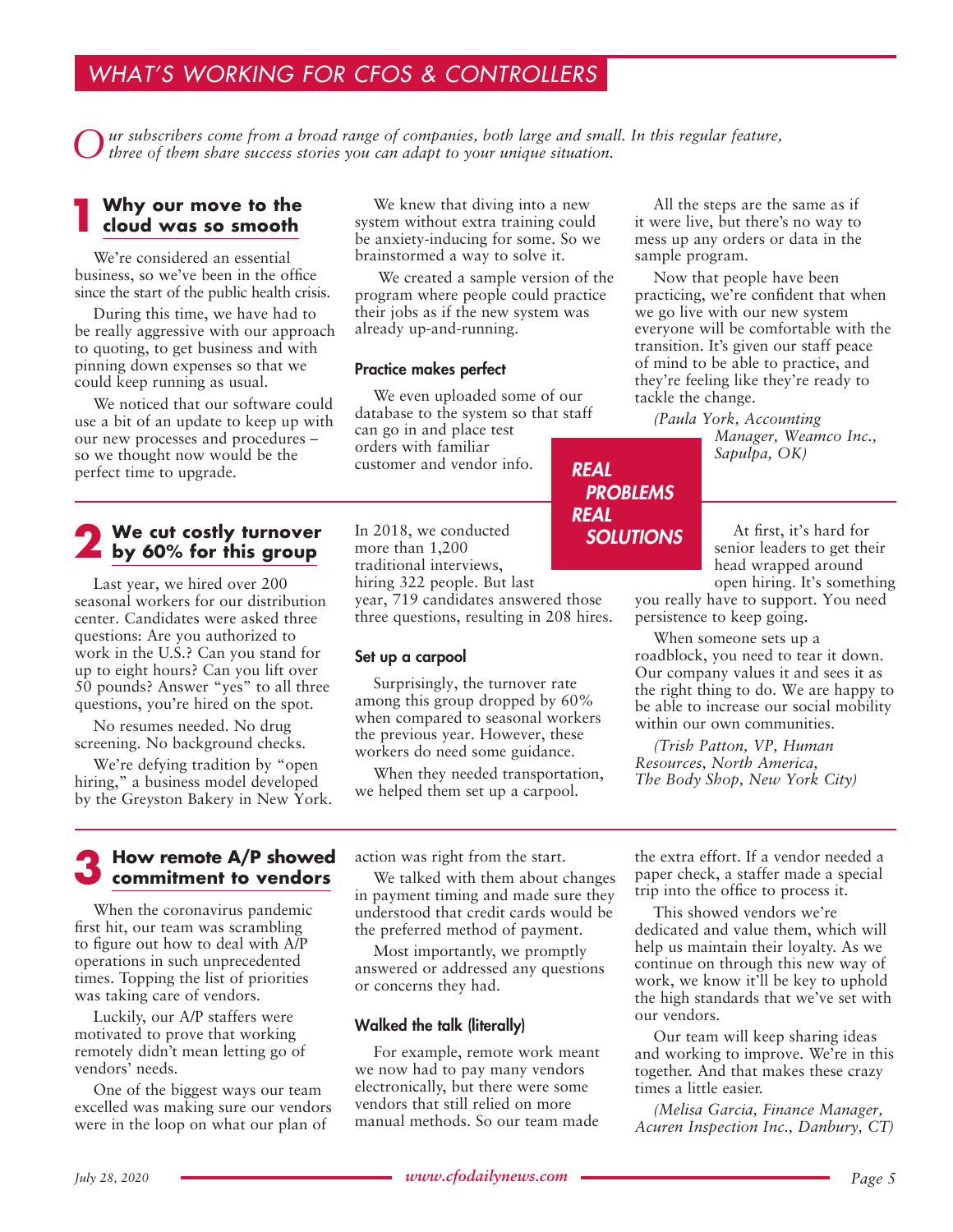# **Vendor portals a win for Accounts Payable but might not be all they're cracked up to be as a supplier**

■ *Lack of standardization, time commitment undercutting the experience* 

That very tool saving your A/P department tons of time in vendor setup and inquiries? It's adding hours to the to-do lists of your suppliers.

Of course that doesn't mean you want to toss your portal out the window.

But you probably want to be extra mindful of your suppliers' experience with it.

#### Train early and often

Supplier training makes a huge difference. You want to make that a priority and be sure to bring suppliers in early in the process.

Each vendor portal is going to work differently, so you don't want to assume that just because a vendor has used a portal before that it'll easily navigate yours.

And be sure to always provide a contact person in A/P should vendors have any issues using the portal.



If your own customers have supplier portals, your A/R team can likely sympathize. As you set up (or work to better) your own portal, solicit input from A/R staffers to uncover ways to improve the experience for your vendors based on what they've seen.

### *Sharpen your judgment…* THE DECISION

#### *(please see case on Page 2)*

Yes, the company won. While the employee provided a list of other workers who received severance pay, there was no consistent basis for who received the money or how much they received.

There was "convincing evidence" that some severance policy existed prior to the employee's termination; however, he was terminated under a different president, said the court.

The company argued that its policy, under the previous president, had never been formal or existed in writing and that it had been "discretionary." Furthermore, the employee was terminated under a different president.

Since no employment contract now existed granting severance, and there was no proof of a company policy, the court ruled in favor of the employer because the employee's case wasn't based on a contractual agreement.

### *Analysis: When severance is required*

Severance pay isn't required by the Fair Labor Standards Act, but it can be required if it was promised in a worker's contract. In many states, timely payment of severance due is mandated by law. Every state has different requirements, so it's key to have as much lead time as possible to meet them.

For mass layoffs, the Worker Adjustment and Retraining Notification Act requires firms with 100 or more employees to pay severance, unless a 60-day notice is given.

*Cite:* Iljas v. Ripley Entertainment Inc.*, No. 18-cv-00136- JST, U.S. D.C., N.D. California, 8/14/19. Dramatized for effect.*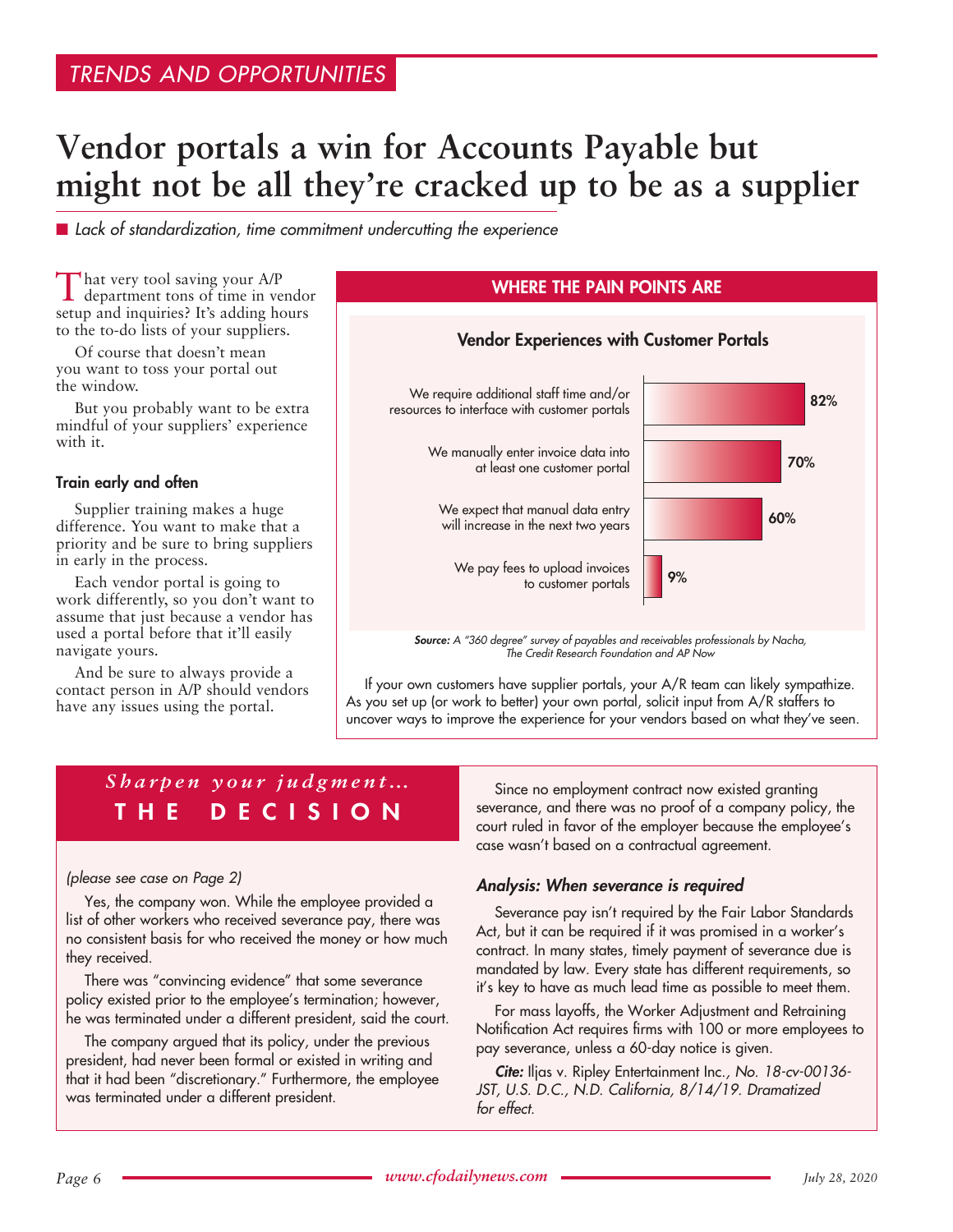## **Experts give their solutions to difficult workplace problems**

*Finance professionals like you face new questions every day on how to deal with everything from accounting and tax regulations to management and employment law issues. In this section, experts answer those real-life questions.*

### **Supply chain, demand challenges today**

Q:With customers and suppliers facing financial challenges, what can we do to ensure we can meet demand and address vulnerabilities in the supply chain?

A: According to Plante Moran supply chain expert Kim Doyle, you should start by reviewing customer collections and vulnerabilities within the supply chain *(tinyurl.com/restartsupply-chain*).

> Vulnerable suppliers can put you at risk, so you should be ready to pivot to an alternative source of supply, if necessary.

Stay in constant communication with your trade vendors, so you have a finger on the pulse. Then you can develop a plan for all potential scenarios that may arise – think about your best, worst and most-likely outcomes.

Once you've fully assessed the situation with vendors, customers and collections, you should begin to prioritize your action items and respond proactively to any anticipated deferment requests.

### **What are our obligations under 'Red Flags' rule?**

Q:How can we determine if our business is considered a creditor with obligations under the Red Flags Rule?

: The Red Flags Rule requires many businesses and organizations

to implement a written Identity Theft Prevention Program designed to detect the warning signs – or red flags – of identity

Develop a plan for all potential scenarios that may arise.

theft in their day-to-day operations, explains Arnold & Porter Kaye Scholer LLP attorney Nancy Perkins on the Lexology blog.

The Federal Trade Commission says you have obligations under the rule if your business regularly defers payment for or bills customers for goods and services; grants or arranges credit; or participates in the decision to extend, renew or set the terms of credit.

Specific activities include getting or using credit reports in connection with a credit transaction, giving information to a credit agency in connection with such a transaction and advancing funds to – or for – someone who must repay them, either with funds or pledged property.

*If you have a question you'd like our experts to answer, email it to Jennifer Azara at jazara@cfodailynews.com*

### COMMUNICATION KEYS

### ■ 'Paradox mindset' helps handle conflicting demands

Staffers struggling to handle all the demands on them during these unprecedented times? Encourage them to adopt a "paradox mindset."

So instead of saying "Should I do A or B?" you want to say "How can I do both A and B at acceptable levels?"

Shifting from an either/or outlook to a both/and one helps folks manage conflicting demands with less stress.

*Info: knowledge.insead.edu/ leadership-organisations/overwhelmedadopt-a-paradox-mindset-14026*

### $\blacksquare$  The key to keeping Slack messages manageable

Slack is the biz communication tool of choice these days – which means Slack overload isn't far behind.

Keep things manageable by using highlight words.

By default, Slack notifies you anytime your name and username is mentioned. But you can also choose keywords you want called to your attention in messages, like budget, payroll or customers.

*Info: okdork.com/slack-app-19 tips-advanced-tutorial/#3*

### ■ Getting better feedback from your suggestion box

Whether physical or digital, your company suggestion box may not be pulling the most helpful ideas.

To steer folks in the right direction try setting weekly themes. So the first week seek out suggestions on improving quality, while the next week can focus on money-saving ideas.

*Info: thebalancecareers.com/ harness-the-power-of-an-employeesuggestion-program-1918931*